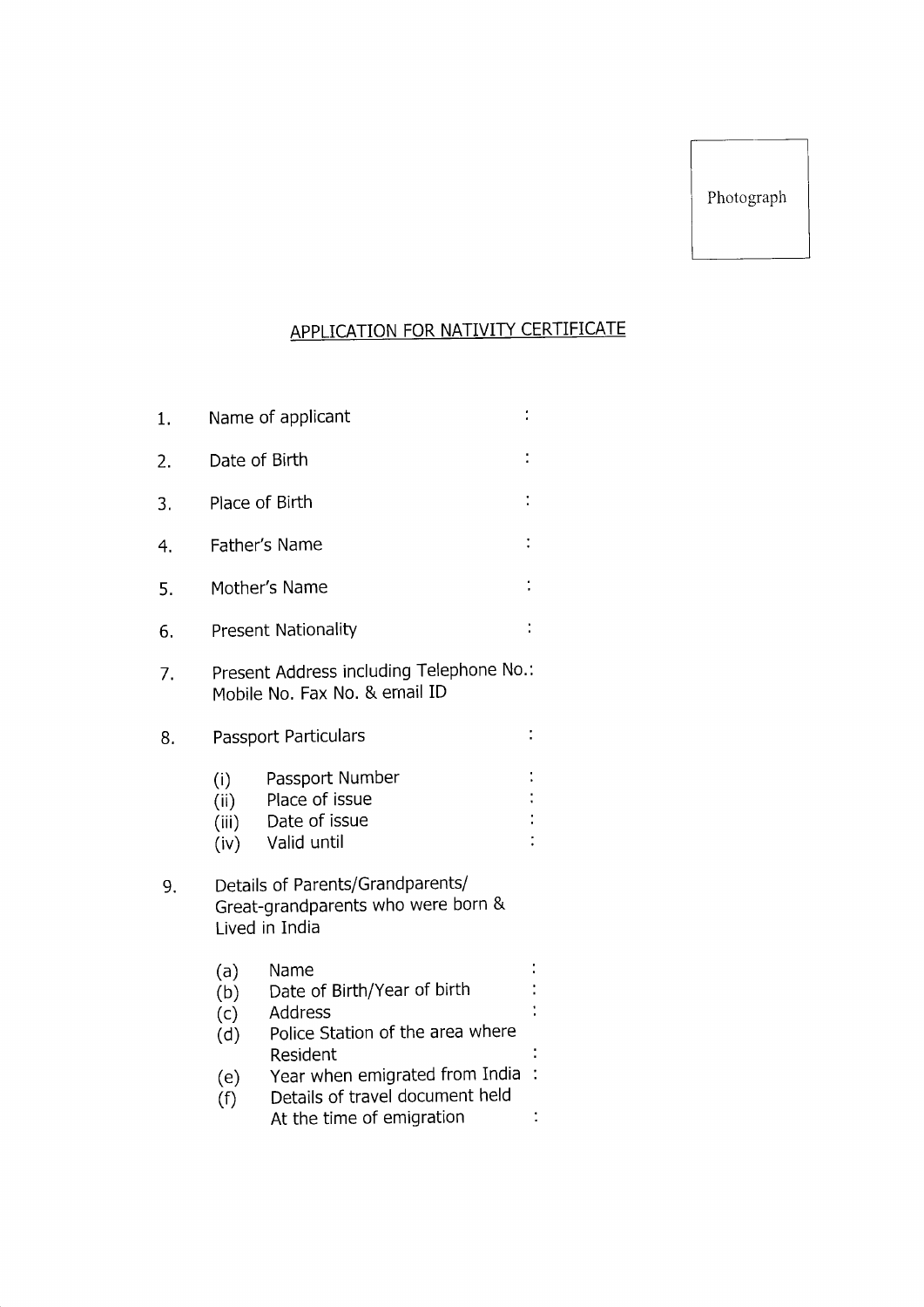- 10, Details of ancestral properties (if any), Bank Accounts held, School/College/ Educational institution where such Ancestor studied, or any other Information, including the name of Relatives who could vouch for the veracity Of the statements made above, along with Documentary evidence, if available (including copies of post cards, letters etc. with postal stamps/stampings at the post Office of dispatch etc,)
- 11. Name of the ship/vessel and the year/month in which ancestor emiqrated.

(Signature of the Applicant)

#### **VERIFICATION**

|                                                                                      |     | , son of         |  | (Name of father) |           | born on        |
|--------------------------------------------------------------------------------------|-----|------------------|--|------------------|-----------|----------------|
| DOB                                                                                  | -at | (Place of birth) |  | and holding      |           |                |
| (nationality)                                                                        |     | Passport No.     |  |                  | issued at |                |
| (Place of Issue)                                                                     |     | <sub>on</sub>    |  | (Date of Issue)  |           | and valid till |
| (Date of Expiry)<br>, do hereby solemnly affirm and declare that the                 |     |                  |  |                  |           |                |
| particulars given above are true and correct to the best of my knowledge and belief. |     |                  |  |                  |           |                |

(Signature of the Applicant)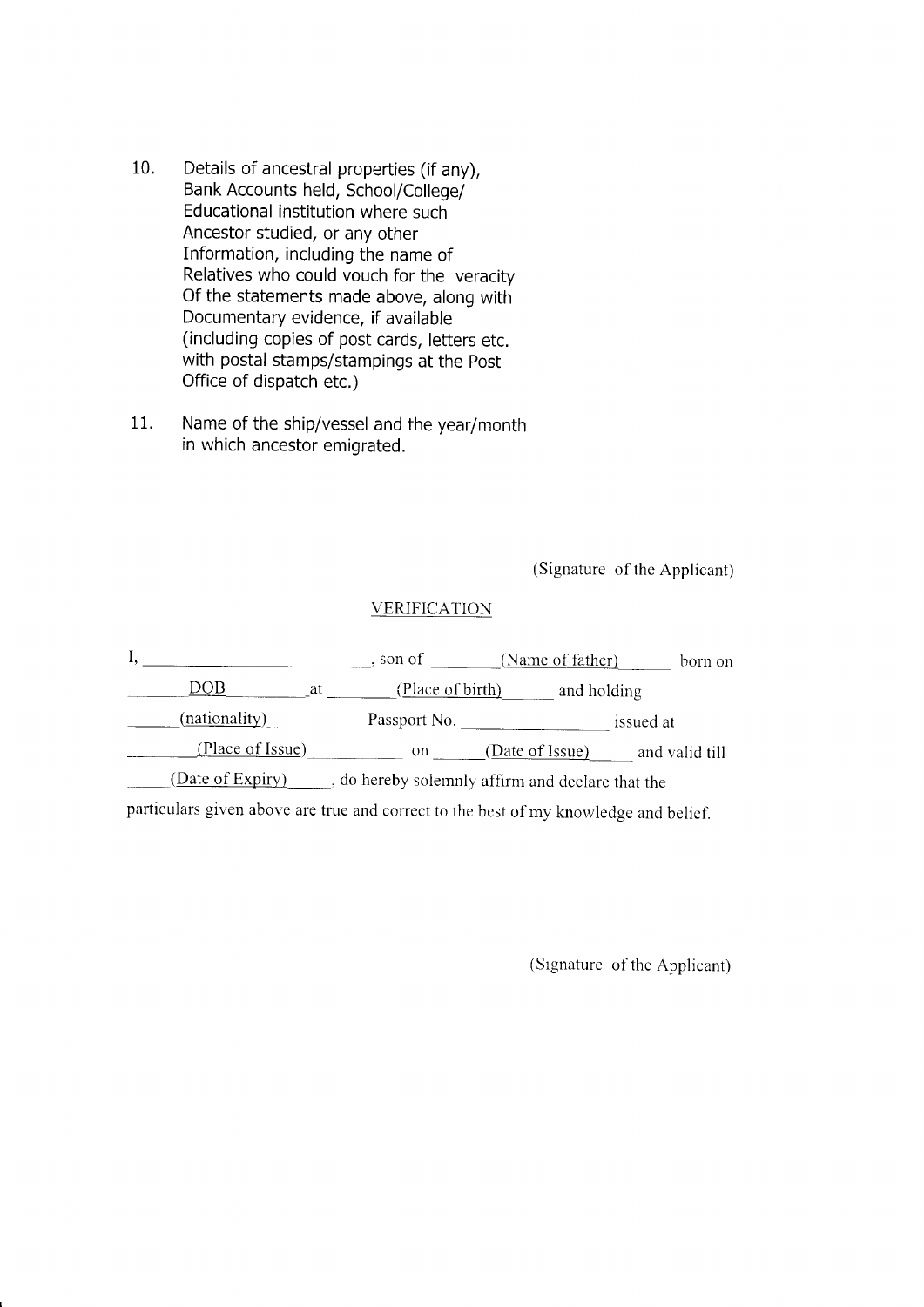## **NATIVITY CERTIFICATE** Form no 12

# Reference Ministry of Overseas Indian Affairs Circular Order No. OI-15013/12/2009-DS<br>dated 13<sup>th</sup> May, 2010

#### Certificate reference number:

1. Name of applicant : 2. Date of Birth : 3. Place of Birth : 4. Father's Name 5. Mother's Name  $6.$ Present Nationality  $\frac{1}{2}$ 7. Passport Particulars :

> (i) Passport Number<br>(ii) Place of Issue (ii) Place of Issue<br>(iii) Date of Issue

(iii) Date of Issue :<br>(iv) Valid till Valid till



On the basis of local field and record verification it is certified that above named person is of Indian origin.

 $\mathbb{R}^2$ 

## (Signature of certifying officer along with name, designation and seal)

Note: An Indian origin person is one who or whose either parent or grandparent or great grandparent was born and lived in India as a native.